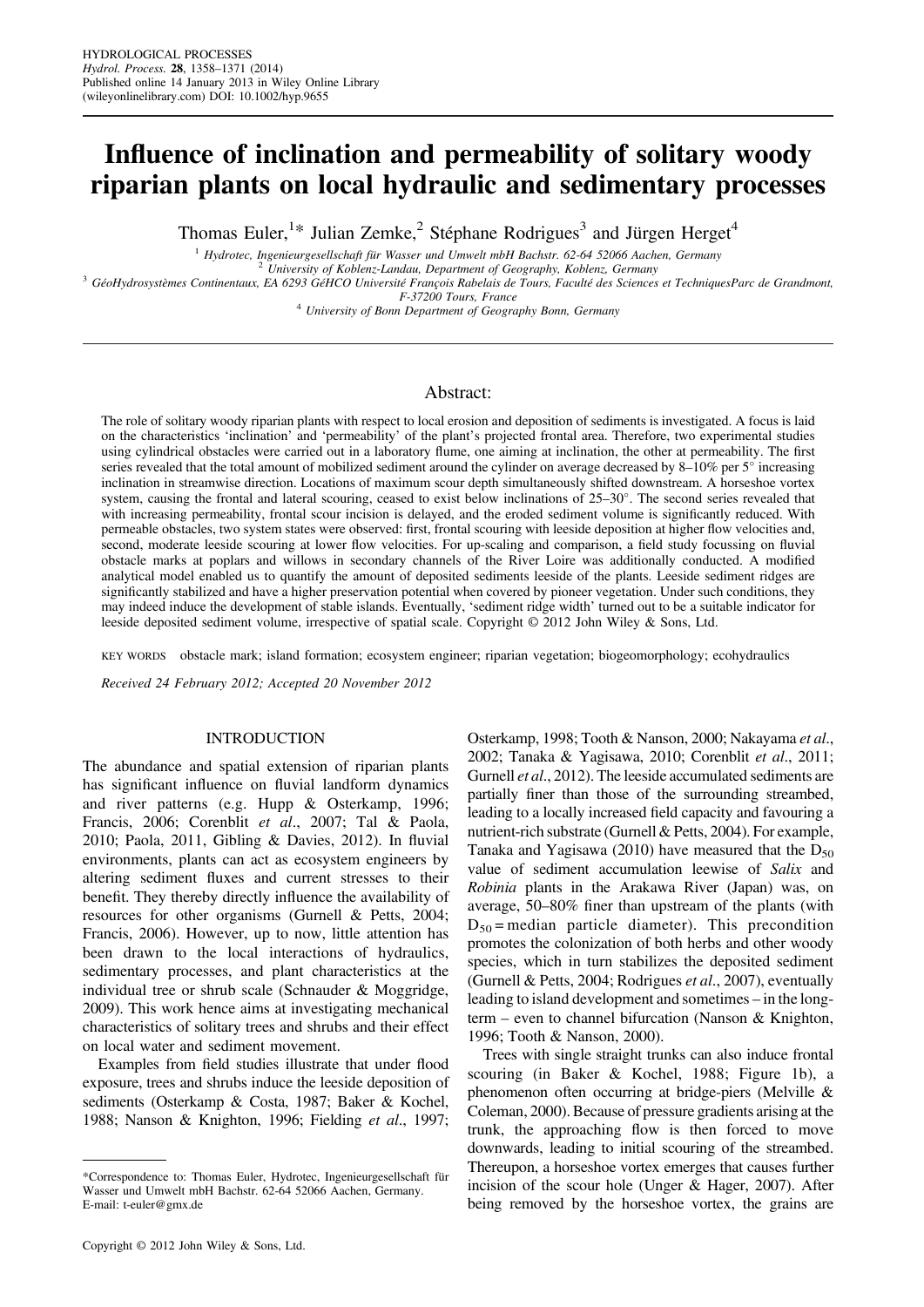

Figure 1. (a) Accumulation of medium sand leeside of a shrub in a gravelly secondary channel of the Sieg River (Germany); (b) local scouring (dotted line) and erosional scars in front of a coniferous tree after a flash flood in the Miette River (Canada); (c) lateral scouring (dotted line) at a significantly inclined willow growing near the bank of the Sieg River. The white dotted lines indicate local scouring

transported out of the scour hole and deposited leeside of the tree in a tapered arrangement because of the action of wake vortices (Euler & Herget, 2012). For a cylindrical obstacle, the amount of locally scoured and deposited material basically increases with increasing size of the projected frontal area of the obstacle, with increasing approaching flow velocity and with an increasing ratio between obstacle diameter and median grain size of the sediments (Euler & Herget, 2011; Euler & Herget, 2012). In fluvial geomorphology, forms consisting of a frontal scour hole in combination with tapered leeside sediment accumulation around an obstacle are denoted as 'obstacle marks' (Karcz, 1968; Allen, 1984). The formation of fluvial obstacle marks is a non-linear mechanism, controlled by feedback loops between hydraulic and sedimentary processes (Euler, 2012). In the worst case, however, local scouring can lead to root excavation and tree removal by the current under flood waves as Rominger et al. (2010) demonstrated in a largescale experiment, and Fielding et al. (1997) have reported from a field study. Woody riparian plants appear to have developed 'autogenic' (Francis, 2006) mechanical characteristics that reduce the probability of root excavation, while promoting leeside sediment deposition for creation of new micro-habitats. These local scale variations in biogeomorphic influence affect the likelihood of pioneer island formation. Thus, a basic understanding of the involved fine-scale processes is necessary to explain the emergence of related larger-scale river patterns. In this context, there are two major mechanical characteristics of solitary riparian plants that play an important role but whose influences on sedimentary structures have not been investigated systematically yet: 'Trunk/plant inclination in streamwise direction' and 'permeability of the plant body'.

# Inclination

Nakayama et al. (2002) report that Melaleuca argentea trees growing on bars of the Burdekin river in north-Queensland (Australia) are inclined in the downstream direction by  $15-40^{\circ}$  (with  $90^{\circ}$  being perpendicular to the flumebed, i.e. vertical) and show sediment tail domination, i. e. net deposition of sediments and minor frontal scouring. Tooth & Nanson (2000) have documented that the ability of tea-trees (Melaleuca glomerata) to incline into the streamwise direction when exposed to flood flows induces the formation of stable islands that are colonized by juvenile tea trees. Many tree species growing in the riparian zone, such as

Salicacea plants, have flexible stems and/or a high bending ability (Karrenberg et al., 2002) to withstand flood stress and to prevent uprooting (Fielding et al., 1997; Figure 1c). Under permanent exposure to fluid flow during their lifespan trees even feature permanently inclined trunks. When inclined in flow direction, the amount of downflow and deflected energy in front of the obstacle decreases, because of a reduction of the pressure gradient acting at the projected frontal area (Fielding et al., 1997). This also diminishes the power of the horseshoe vortex and, thus, reduces frontal scouring, while promoting lateral scouring. For conical obstacles placed in a wind tunnel, Okamoto et al. (1977) found a critical inclination of  $15-30^\circ$ , below which the horseshoe vortex completely ceases to persist. Bozkus and Yildiz (2004) conducted an experimental study on local inclined model bridge piers but only investigated inclinations between 75 and 88°. They show that non-dimensional scour depth (scour depth relative to pier diameter) decreases linearly under a given Froude number  $(Fr = U_m(d_w g)^{-1/2})$ , with  $U_m$  = mean flow velocity,  $d_w$  = water depth and g = gravitational acceleration) with increasing pier inclination. Quantitative studies on sedimentary structures at strongly inclined cylinders embedded in a sedimentary layer, while being exposed to water flow, are still lacking, however.

#### Permeability

Plant permeability, arising from multiple or bifurcated stems, may probably not be a direct adaptation to flood stresses, but systematic fluid mechanical lab studies suggest that an increasing permeability leads to an increased amount of bleed flow (i.e. flow penetrating the obstacle), weakening of the horseshoe vortex and increasing length of the recirculation zone in the obstacle wake (Castro, 1970; Dong et al., 2008; Leu et al., 2008). The latter denotes a leeside region, where those currents that have detached from the obstacle exhibit a reversal flow behaviour, because of low pressures in the central near wake. All this favours net-deposition of fine sediments and reduces frontal scouring (Allen, 1984; Leenders et al., 2007; Figure 1a). Examples of obstacle marks forming at shrubs have been reported by Nakayama et al. (2002). The permeability of a plant depends on several factors: first, the number and size of stems and leaves per unit area, controlled by age and growth season, play an important role. For example, shrub permeability increases by defoliation. Second, if the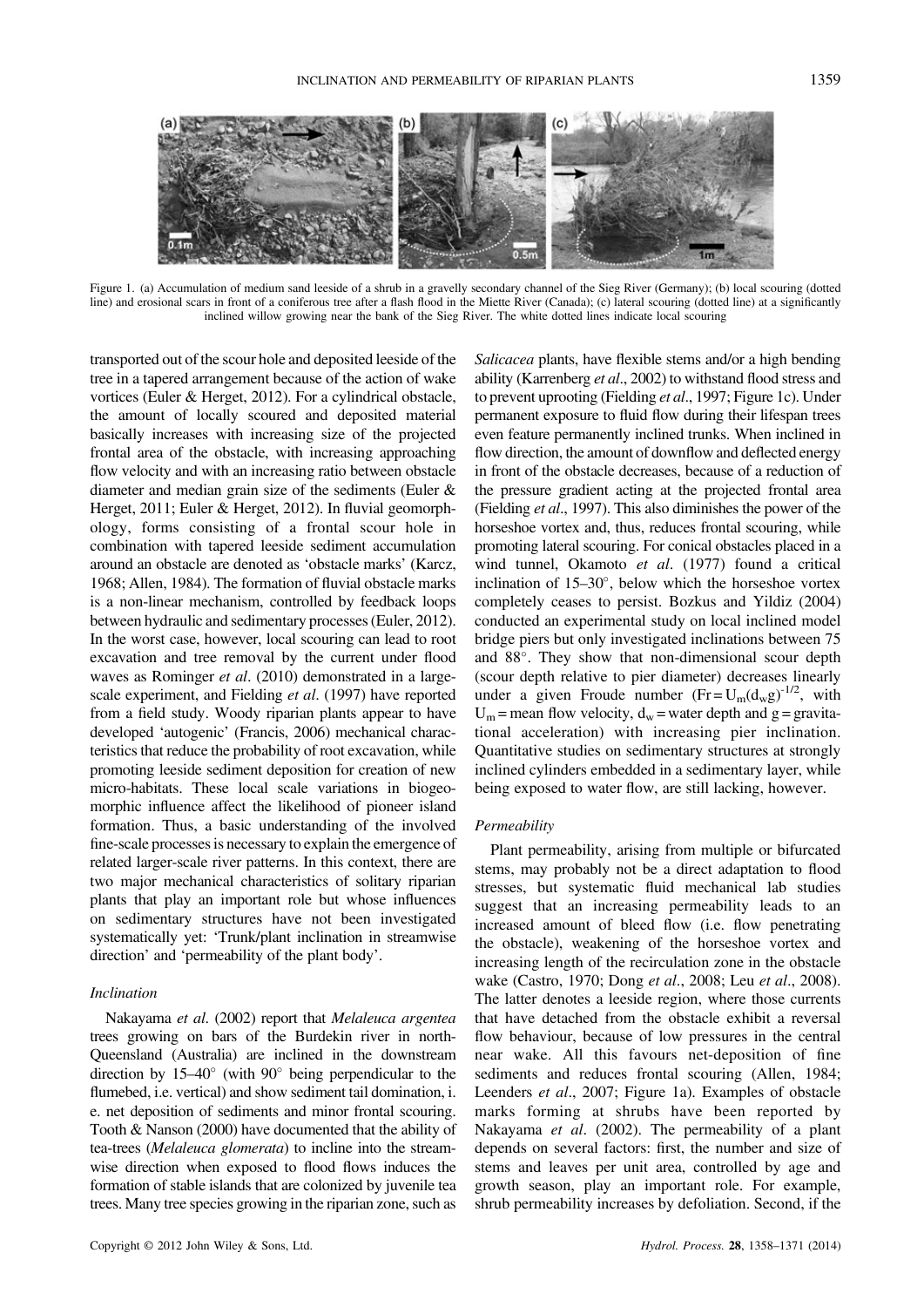stems are flexible the projected frontal area decreases in size under flood exposure (e.g. Rodrigues et al., 2007; Schnauder & Moggridge, 2009). At the same time, the permeability decreases as well because stems and leaves are compressed. Third, the permeable part of the plant body reduces in permeability, when sediments or debris transported as bed-, suspended- or floating-load get entangled between the stems and leaves, generating an armouring effect (Nakayama et al., 2002). Measuring the permeability of a plant's cross-sectional projected frontal area may prove difficult under field conditions as the spatial arrangement of stems is usually complicated. However, one possible way is to measure the volumetric porosity, being the ratio between porous space and body volume (e.g. Grant & Nickling, 1998). The disadvantage here is that plants have to be completely removed to achieve this. A second method is to determine the 'optical' porosity of the projected frontal area of the plant, which is the open area divided by the total area (e.g. Grant & Nickling, 1998), for example, by employing digital photography.

The transfer of the above-mentioned fluid mechanical lab studies on flow processes around permeable obstacles in riverbeds is problematic because these experimental studies were conducted under flat bed conditions, that is, without sediments: moving sediments change the surface topography, which in turn significantly influences the hydraulic processes. In case of fluvial obstacle marks, this specifically applies to the magnitude and spatial extension of horseshoe and wake vortices, which are considerably affected when a frontal scour hole is present (Kirkil & Constantinescu, 2010; Euler, 2012).

#### Working hypotheses

The above outlined considerations lead to the main working hypotheses of this work:

- a) With increasing inclination in streamwise direction and increasing permeability of the plant body, frontal scouring decreases and local scouring shifts laterally into the downstream direction, while the deposition of sediments at the leeside of the plant is promoted.
- b) The amount of deposited sediments at the leeside can be analytically determined, when incorporating the most influential independent variables, including inclination and permeability. These variables can be deduced from empirical process studies.
- c) Biomechanical adaptations to flood stresses and sediment flow enable woody riparian plants to control the initiation of pioneer island formation and favor the creation of new micro-habitats.

To test these hypotheses, a combined lab and field study was herein carried out. First, two experimental series were conducted in a laboratory flume to investigate the effect of inclination and permeability on sedimentary structures around models of plants. Such flume studies offer the advantage that both hydraulic and sedimentary

processes and their dynamical interaction can be systematically investigated under controlled boundary conditions. Second, morphologies of obstacle marks that have developed at adult black poplars (Populus nigra) and willows (Salix spp.) in ephemeral secondary channels of the Loire River near Tours (France) were surveyed for comparison and up-scaling of lab measurements.

#### EXPERIMENTAL STUDY

#### Experimental design and boundary conditions

The two series of experiments were conducted in a  $5.0 \times 0.32$  m (L  $\times$  W) laboratory flume. The first series aimed at the effects of obstacle inclination and the second of obstacle permeability on processes of local scour and deposition around solitary riparian plants. A more detailed description of the flume is provided in Euler and Herget (2011). For each experimental run (in both series), one obstacle was centrally mounted on the flume bottom, 2.7 m downstream from inlet and embedded into an 8-cm thick layer of uniform coarse sand with a  $D_{50}$ (=median particle diameter) of 0.75 mm and a geometric standard deviation of the particle size distribution  $(\sigma_g = (D_{84}/D_{16})^{1/2})$  of 1.3. The initial bed was flattened and compacted, and the obstacles were then exposed to steady, uniform flow for 24 h (series 1) and 28 h (series 2) to attain near steady state conditions of the developing sedimentary structures. During all runs, clear water conditions prevailed. This ensured an undisturbed view on the effect of obstacle characteristics only. A noncontact discharge meter allowed measurement of mean flow velocities, whereas a 'Vectrino' ADV (acoustic Doppler velocimeter) by Nortek provided point data of three-dimensional flow velocities arising around the obstacles. The same instrument was also used to determine the undisturbed mean bed shear stresses, applying the turbulent kinetic energy approach (Biron et al., 2004). In addition, a flow tracer, introduced by Hoyt and Sellin (2001), was applied for qualitative flow visualization around the cylinders. After the end of each experiment, the flume was carefully drained, and the final bed topography was surveyed with a laser distance sensor by Baumer (accuracy: 0.1 mm) to create three-dimensional surface models of the bedforms (cf. Euler and Herget, 2012).

For the first series, three types of emergent aluminium cylinders with diameters of 0.01, 0.015 and 0.02 m and a uniform length of 0.35 m were screwed to a plate at the flume bottom that allowed adjustment of the inclination and safe removal of the cylinders without disturbing the final bedform. Inclinations of  $20^{\circ}$ ,  $25^{\circ}$ ,  $30^{\circ}$ ,  $45^{\circ}$  and  $60^{\circ}$ were chosen, giving a total of 15 runs (Table I). In all 15 runs, a flow velocity of  $0.28 \text{ ms}^{-1}$  and a water depth of 0.08 m was set.

In the second series, three types of cylindrical obstacles with equal dimensions (height above initial plane bed: 0.015 m, diameter: 0.03 m) but different permeabilities were used: although one group of cylinders was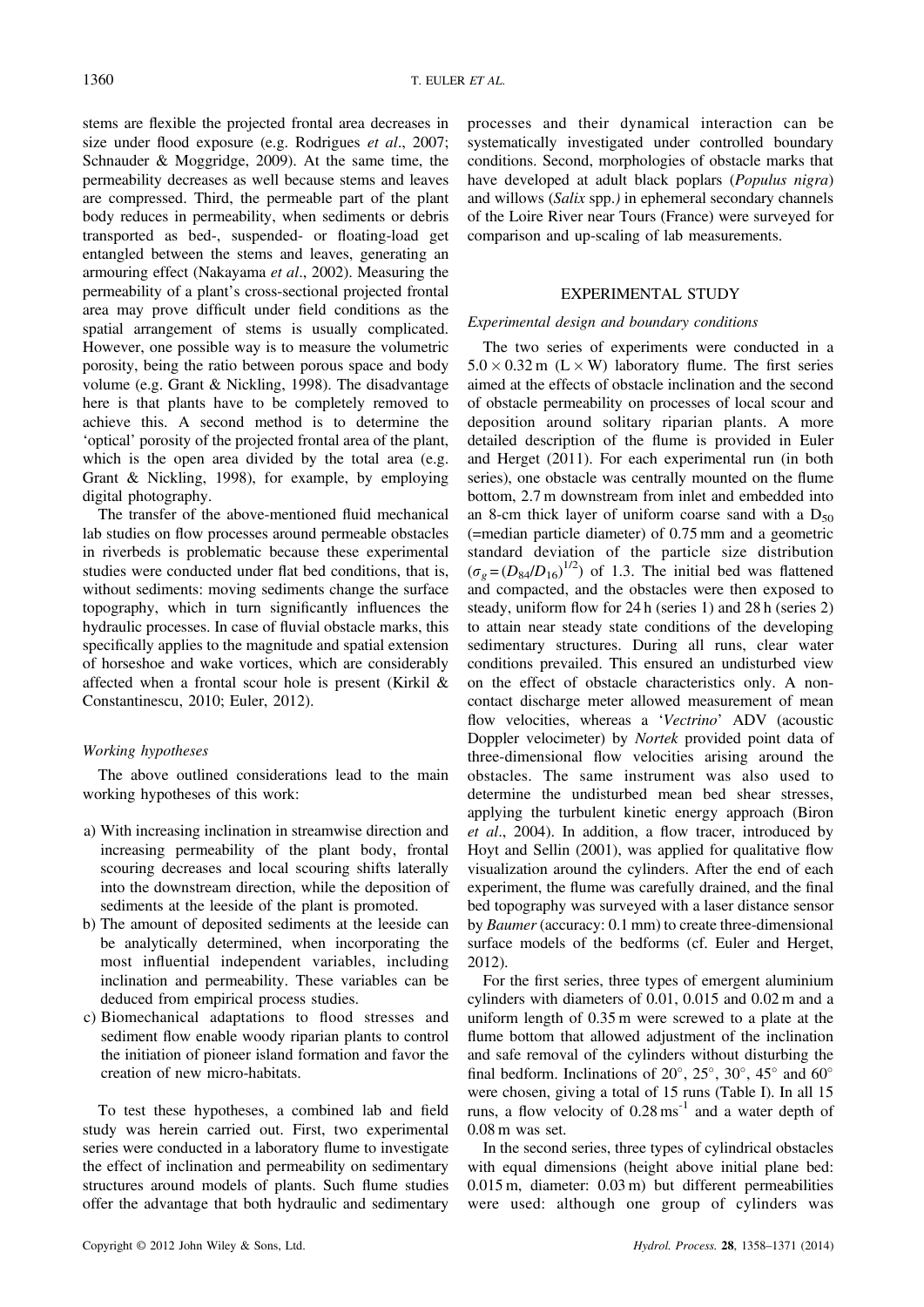| $\frac{1}{2}$                                           | j                                                 |                                                                                       |
|---------------------------------------------------------|---------------------------------------------------|---------------------------------------------------------------------------------------|
|                                                         | $\frac{1}{2}$                                     |                                                                                       |
|                                                         |                                                   | n≡<br>≫                                                                               |
|                                                         |                                                   |                                                                                       |
|                                                         |                                                   |                                                                                       |
|                                                         |                                                   | i utchu – x                                                                           |
|                                                         |                                                   | I                                                                                     |
|                                                         | I                                                 |                                                                                       |
|                                                         |                                                   | in man ui                                                                             |
|                                                         |                                                   | č<br>I                                                                                |
|                                                         |                                                   |                                                                                       |
|                                                         |                                                   |                                                                                       |
| $\frac{5}{1}$                                           | $-2.77772$                                        |                                                                                       |
|                                                         |                                                   |                                                                                       |
|                                                         |                                                   |                                                                                       |
|                                                         |                                                   |                                                                                       |
|                                                         |                                                   |                                                                                       |
|                                                         |                                                   | ľ<br>l                                                                                |
|                                                         |                                                   |                                                                                       |
|                                                         |                                                   |                                                                                       |
|                                                         |                                                   |                                                                                       |
|                                                         |                                                   |                                                                                       |
|                                                         |                                                   |                                                                                       |
|                                                         |                                                   |                                                                                       |
|                                                         |                                                   |                                                                                       |
|                                                         |                                                   | l                                                                                     |
|                                                         | とここ                                               | ł                                                                                     |
|                                                         |                                                   |                                                                                       |
| i                                                       | $max_{i}$ maximum scour depth, $x$ dist $=$ pos   |                                                                                       |
|                                                         |                                                   |                                                                                       |
|                                                         |                                                   |                                                                                       |
|                                                         |                                                   |                                                                                       |
|                                                         |                                                   |                                                                                       |
|                                                         |                                                   |                                                                                       |
|                                                         |                                                   |                                                                                       |
|                                                         | $l_{\rm s}$ max $\equiv$                          |                                                                                       |
|                                                         |                                                   |                                                                                       |
| rimental boundary conditions and results. $w_0 = 0$ bst | velocity, $\tau_0 = \text{bed shear stress}, d_e$ | scour hole, $I_r$ = length of ridge, $h_r$ = height of ridge, $w_r$ = width of ridge, |
|                                                         |                                                   |                                                                                       |
|                                                         |                                                   |                                                                                       |
|                                                         |                                                   |                                                                                       |
|                                                         |                                                   |                                                                                       |
| i                                                       |                                                   |                                                                                       |
|                                                         |                                                   |                                                                                       |

|            | ិដ               | $\overline{V}$ ol. $(+)$       |  |  | $\begin{array}{l} 0.000033\\ 0.000027\\ 0.000014\\ 0.000038\\ 0.000038\\ 0.000079\\ 0.000003\\ 0.000005\\ 0.000074\\ 0.000074\\ \end{array}$ |  |  |  |  |  |                                              |  |       |            |  |  |                                                    | 0.000011 | 0.000007<br>0.000090 |  |
|------------|------------------|--------------------------------|--|--|----------------------------------------------------------------------------------------------------------------------------------------------|--|--|--|--|--|----------------------------------------------|--|-------|------------|--|--|----------------------------------------------------|----------|----------------------|--|
|            | ិដ               | Vol. (-)                       |  |  |                                                                                                                                              |  |  |  |  |  |                                              |  |       |            |  |  |                                                    |          |                      |  |
|            | ε                | $\mathbf{W}_{\mathbf{r}}$      |  |  |                                                                                                                                              |  |  |  |  |  |                                              |  |       |            |  |  |                                                    |          |                      |  |
|            | Ξ                | ᅺ                              |  |  |                                                                                                                                              |  |  |  |  |  |                                              |  |       |            |  |  |                                                    |          |                      |  |
|            | ε                |                                |  |  |                                                                                                                                              |  |  |  |  |  |                                              |  |       |            |  |  |                                                    |          |                      |  |
|            | Ξ                | Ľ                              |  |  |                                                                                                                                              |  |  |  |  |  |                                              |  |       |            |  |  |                                                    |          |                      |  |
|            | ε                | ¥°                             |  |  |                                                                                                                                              |  |  |  |  |  |                                              |  | 0.097 | $\Sigma^2$ |  |  | 0.088<br>0.121<br>0.103<br>0.059<br>0.044<br>0.113 |          |                      |  |
| steel-wool | ε                | x dist                         |  |  |                                                                                                                                              |  |  |  |  |  |                                              |  |       |            |  |  |                                                    |          |                      |  |
|            | Ξ                | $\mathbf{d}_{\mathrm{s\_max}}$ |  |  |                                                                                                                                              |  |  |  |  |  |                                              |  |       |            |  |  |                                                    |          |                      |  |
|            | $Nm^{-2}$        | СJ                             |  |  |                                                                                                                                              |  |  |  |  |  |                                              |  |       |            |  |  |                                                    |          |                      |  |
|            | $\text{ms}^{-1}$ | ゴ                              |  |  |                                                                                                                                              |  |  |  |  |  |                                              |  |       |            |  |  |                                                    |          |                      |  |
|            | $\text{ms}^{-1}$ | $\mathsf{L}^{\mathsf{E}}$      |  |  |                                                                                                                                              |  |  |  |  |  |                                              |  |       |            |  |  |                                                    |          |                      |  |
|            | ပ္ခ              | ⊢                              |  |  | 818888888888888888888888888888                                                                                                               |  |  |  |  |  |                                              |  |       |            |  |  |                                                    |          |                      |  |
|            | ε                | ಕೆ                             |  |  |                                                                                                                                              |  |  |  |  |  |                                              |  |       |            |  |  |                                                    |          |                      |  |
|            | $\circ$          | 8                              |  |  | 8 3 8 4 6 8 3 8 4 6 8 3 9 4 6 8 8 8 8 8 8 8 8 8 8 8 8 8 8 8 8                                                                                |  |  |  |  |  |                                              |  |       |            |  |  |                                                    |          |                      |  |
|            | Ε                | $\aleph$                       |  |  |                                                                                                                                              |  |  |  |  |  |                                              |  |       |            |  |  |                                                    |          |                      |  |
|            |                  | type                           |  |  |                                                                                                                                              |  |  |  |  |  | ᇰᇰᇰᇰ<br>ᄓᅌᅌᅌᇎᅘᇰᇰᇰᇰᇰᇰᇰᇰᇰᇰᇰᇰᇰᇰ<br>ᄓᅌᅌᅌᇏᅌᇰᇰᇰᇰᇰᇰ |  |       |            |  |  |                                                    |          |                      |  |
|            | (imi             | $\overline{a}$                 |  |  |                                                                                                                                              |  |  |  |  |  |                                              |  |       |            |  |  | Enananananan                                       |          |                      |  |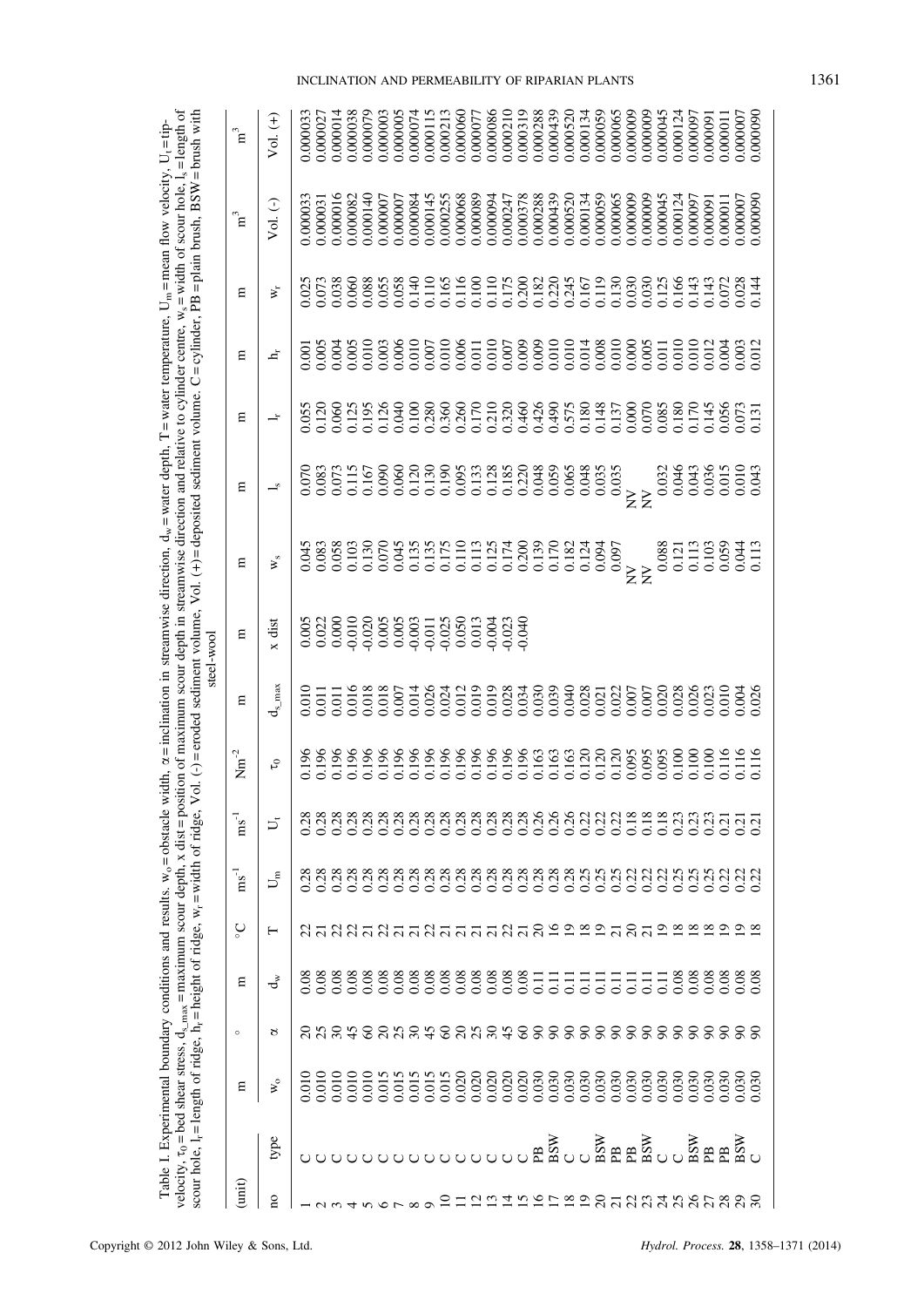impermeable and made of brass, the other two obstacles were industrial brushes with brass bristles (Figure 2). The only difference between these latter two was that into one of the brushes, steel wool was additionally embedded to decrease the permeability. Permeabilities were determined using the volumetric and the optical porosity measurement approach. To measure the volumetric porosity, the brushes were submerged into a measuring glass and compared with the volume of the brass cylinder. The optical porosity was defined following the method applied by Grant and Nickling (1998). Hence, digital photographs of both brushes were taken in front of a black background. Next, the contrast of each picture was enhanced so that only black and white pixels remained. For better results, the brightness of the picture was also increased. Finally, a representative part of the picture was cut out, and via a histogram, the percentage of black and white pixels could be determined (Figure 2). These procedures revealed that the plain brush (PB) had a volumetric porosity of 7% and an optical porosity of 25%, whereas the brush with steel wool (BSW) had a volumetric porosity of 9% and an optical porosity of 35%. Different flow boundary conditions were set for the experiments, consisting of five stages with flow velocities of 0.22, 0.25 and  $0.28 \text{ ms}^{-1}$  and water depths of 0.08 and 0.11 m (Table I). Because the obstacles were deeply submerged during all experiments of series two, the water surface remained undisturbed. Hence, it was possible to additionally survey the rate of scour depth incision using the laser distance sensor. The deflection of the punctual laser beam through a water column is linear and could be corrected using appropriate linear functions.



Figure 2. Brushes used as obstacles for the permeability experiments and optical porosities. (a) Plain brush (PB); (b) brush with steel-wool (BSW). Diameter of brushes is 0.03 m. The dotted line indicates the level of the initial plane bed



Figure 3. Secondary channels I–III of the Loire River near the city of Tours (France). The stars mark the locations of the surveyed obstacle marks

The floodplains of the anabranching Loire River near the city Tours in France contain several secondary channels that become inundated during flood events only (Rodrigues et al., 2006). These channels are basically composed of coarse sandbeds and feature in-channel woody vegetation, mainly black poplars and willows. When exposed to flood flows, the trees induce the formation of obstacle marks, which persist even when the channels drain after flood recession (Rodrigues et al., 2007). The last major flood event reached a maximum discharge of  $1950 \text{ m}^3\text{s}^{-1}$  (gauging station of Langeais located 4.5 km upstream), which corresponds to a 1-in-two year flood. This event caused inundation of the channels and occurred six months prior to the field investigations. Nine obstacle marks in three different secondary channels, named herein I, II and III, were selected for investigation. Length and widths of these channels are between 600 and 700 m and 60 and 90 m (Figure 3).

Rodrigues et al. (2006) already investigated the mesoscale sedimentary and hydraulic process dynamics during flood flows in channel I in detail. Since 2000, this channel was flooded 18% of time, mostly in winter. During the highest discharge, mean flow velocities in the channel ranged from about  $0.7$  to  $1.0 \text{ ms}^{-1}$  (Rodrigues et al., 2006). Because of a low critical threshold of motion, the according bed shear stresses induce bedload transport, even at low discharges. For the present study, five obstacle marks in channel I and two obstacle marks each in channels II and III were surveyed. Because of reasons of simplicity, only solitary black poplar and willow trees were taken into consideration. None of the obstacle marks showed signs of post-flood disturbances, e.g. by animal activity. Because the field work was conducted in June (2011), all trees had fully developed leaves. The detailed morphologies of the bedforms around the trees were recorded with a Zeiss Elta C30 total station. These data were then used to create digital elevation models of the obstacle marks, using the software Surfer 8 by Golden Software, so that calculation of scoured and deposited volumes of sediments could be performed. For spatial interpolation, 'radial basis function' was chosen.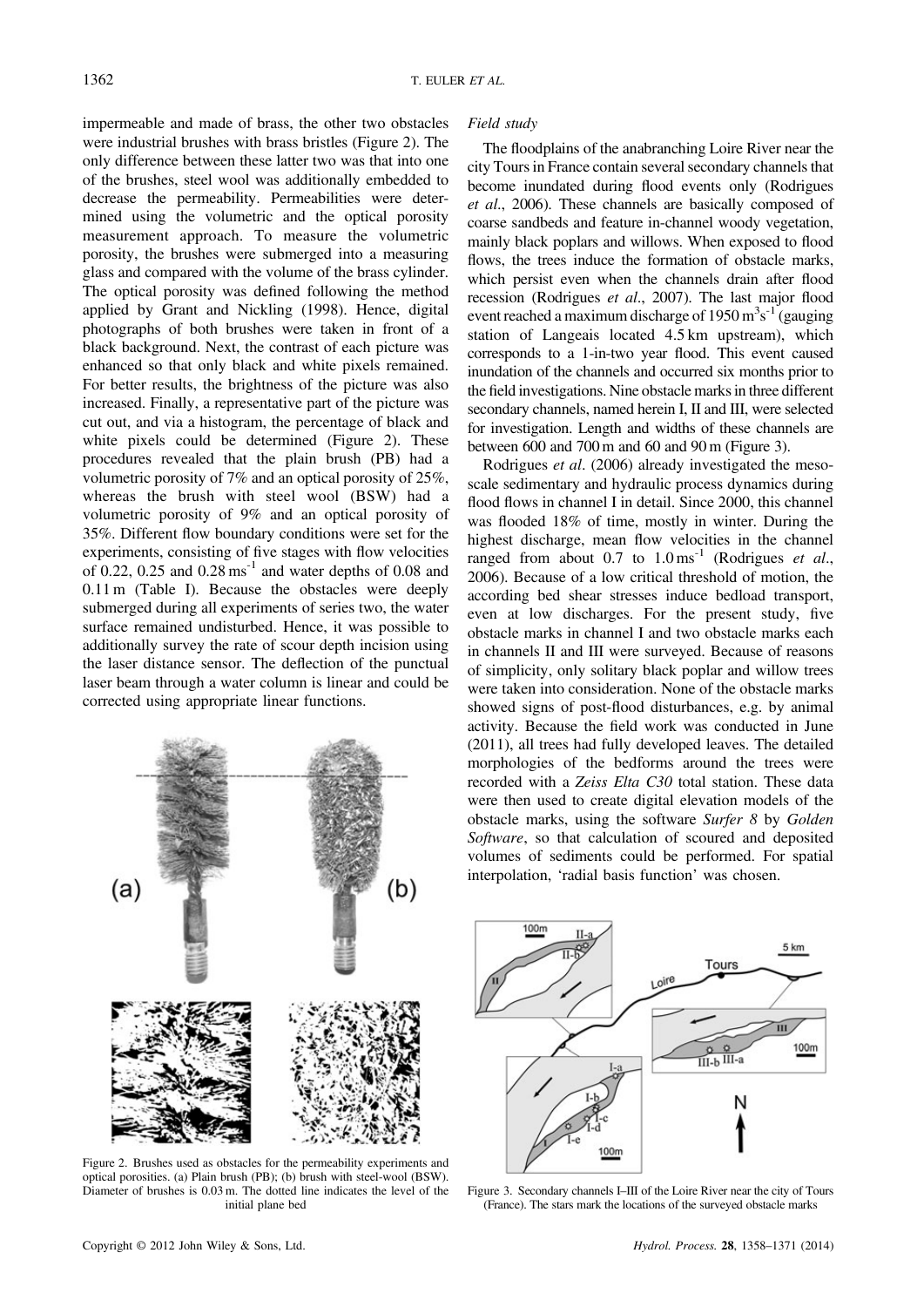In addition, the size and inclination of the projected frontal area of each tree was recorded manually and supplemented by digital photographs. Inclinations (in streamwise direction) were measured with a digital slope level. Photographs were also taken to approximate the optical porosity of the trees. Scour depths as well as sediment ridge lengths, height and widths were additionally measured by tape. To assess the spatial variabilities of sediment grain size distributions, bulk sediment samples were each taken at three locations: First, 1–2 m upstream of the plant, second, at the mid-central part of the leeside sediment accumulation and third, in the horseshoe vortex and scour hole region laterally of the trees. The samples were later processed by standard sieving analysis.

Flood deposits, such as woody debris caught between the stems, served as high-water marks so that maximum local water depths could be determined. However, only those deposits were considered that were found in inflexible parts of the trees to exclude misinterpretation. For estimation of hydraulic boundary conditions during formation, existing topographic surveys were used for one-dimensional flow simulation of peak discharges using HEC-RAS 4.1 (Hydrological Engineering Center, US Army Corps of Engineers; Brunner, 2002). The known flow depths were used as input boundary conditions. Limitations and uncertainties of this method are discussed in Carling et al. (2003). Because such topographical data were not available for channel III, channel cross sections in front of the trees and the local bed slopes were measured using the total station. In combination with the water depth values, this enabled estimation of approximate mean flow velocities by application of the Manning equation. Roughness values (i.e. n values) were chosen in reference to those values applied by Rodrigues et al. (2006).

#### RESULTS

# Inclination

Determination of mean bed shear stresses with the ADV instrument revealed that the flow conditions during experiments 1–15 were close to the initiation of grain movement, with  $U_m U_c^{-1} = 0.98$  (with  $U_m =$  mean flow velocity;  $U_c$  = critical flow velocity for initiation of sediment transport, corresponding a bed shear stress of  $0.20$  Nm<sup>-2</sup>). In all runs, sediment displacements occurred around the cylinders. The morphometries of the resulting bedforms are specified in Table I. Their spatial patterns, however, varied significantly and revealed a strong influence of cylinder inclination, as the digital surface models in Figure 4 display. Compared with the scour patterns around straight bridge piers, the frontal scour hole increasingly shifted into the downstream direction with increasing cylinder inclination, up to a point where scouring took place in the wake region of the obstacle only. Maximum scour depth locations were then no longer found centrally in front of the cylinder, but laterally, and on average shifted downstream by 0.6 cm per  $5^{\circ}$  inclination (Figure 5c). When inclinations of  $20^{\circ}$ prevailed, the total sediment movement (erosion and deposition) around the obstacles were reduced by 83%, compared with inclinations of  $60^{\circ}$  (in the mean ca. 8–10%) per 5). On average, maximum scouring linearly reduced by 0.2 cm and ridge lengths by  $3.0 \text{ cm}$  per  $5^{\circ}$  cylinder inclination. With decreasing inclinations, the relation between scoured and deposited volumes of sediments turned negative (Figure 5d).

The considerable change in sedimentary patterns matches a distinct change of flow patterns, with horseshoe vortex domination at low inclinations and wake vortex domination at strong inclinations. In cases of horseshoe vortex domination (Figure 5b), strong turbulent uplifting motions in the obstacle wake force some of the eroded particles into suspension, which explains the deficit of deposited compared with scoured volume here. Figure 5 (e) displays a comparison between z-velocities close to the projected frontal areas at different inclinations and equal cylinder diameters. From this illustration, it becomes evident that the amount of flow deflection at the cylinder front reduced with increasing cylinder inclination. Tracer observations supported these measurements. At inclinations between  $25$  and  $30^{\circ}$ , the horseshoevortex system ceased to persist completely (Figure5a).



Figure 4. Influence of cylinder inclination on bed morphology under steady flow conditions (flow velocity and water depth = 0.28 ms<sup>-1</sup> and 0.08 m, respectively). (a) High inclination, (c) low inclination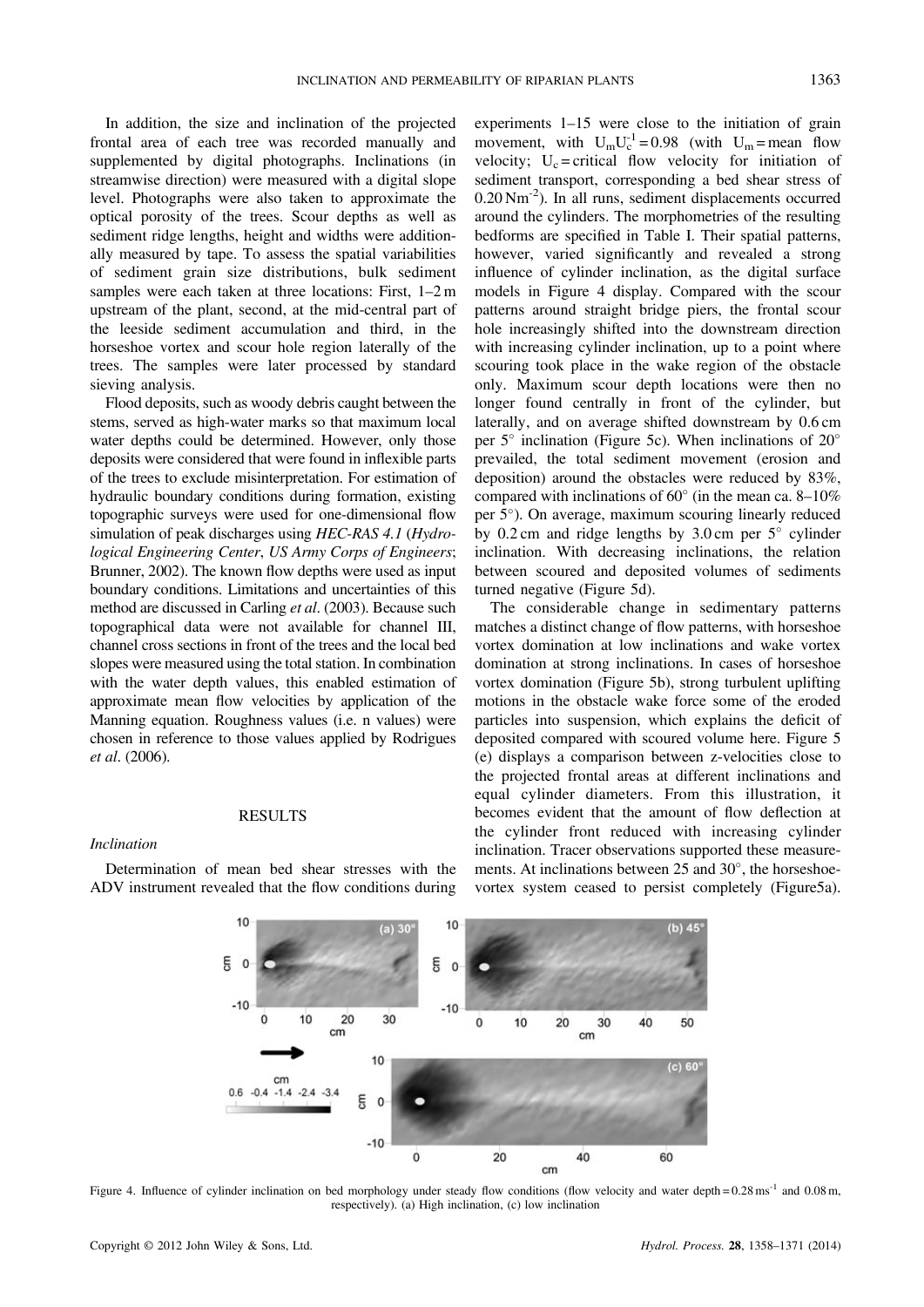

Figure 5. (a,b) Influence of cylinder inclination on the local flow field, visualized by tracer injections; (c) shift of maximum scour depth in streamwise direction relative to the cylinder centre; (d) eroded (-) and deposited (+) sediment volumes under different cylinder inclinations and diameters; (e) vertical distribution of z-velocities 0.05 m upstream of cylinder centre in dependence of inclination

These values hence mark a critical threshold between the two states. Instead, the currents were then laterally diverted when hitting the obstacle, detached behind the obstacle and formed leeside wake vortices that led to scouring in the wake region.

Although the amounts of deposited sediments leeside of the scoured zones considerably differed, the sediment ridges had similar shapes, independently from cylinder inclination (Figure 4). Furthermore, different cylinder diameters also affected the amount of eroded and deposited material. Hence, when wider cylinders were used, more sediment was eroded and deposited in comparison to smaller cylinders as Figure 5(d) additionally reveals.

# **Permeability**

During the experiments, focussing on obstacle permeability (runs 16–30), shear stresses between 0.095 and  $0.163$  Nm<sup>-2</sup> were measured, resulting in relations between  $U_m U_c^{-1}$  from 0.475 to 0.815 so that clear-water conditions prevailed in all runs. Two states of obstacle marks developed in the course of this series: first, typical obstacle marks with frontal scouring and leeside sediment deposition (runs  $16-21$ ,  $24-27$ ,  $30$ ; Figure  $6a$ , b) and second, leeside scouring with adjacent sediment deposition (runs 22, 23; Figure 6c).

In runs 28 and 29, a transition between both states was observed, featuring imperfectly developed frontal scour



Figure 6. Morphological states in dependence of obstacle permeability and flow conditions. (a) Obstacle mark at the plain brush in run 21, with characteristic frontal scour hole and leeside sediment ridge (flow velocity =  $0.25 \text{ ms}^{-1}$  and water depth =  $0.11 \text{ m}$ ); (b) visualization of downflow and horseshoe vortex by flow tracer injection in the scour hole in front of the brush with steel-wool (run 26); (c) lateral leeside scouring in run 23 at the brush with steel-wool (flow velocity =  $0.22 \text{ ms}^{-1}$  and water depth =  $0.11 \text{ m}$ ); (c) trajectories of temporal frontal scour depth development during selected runs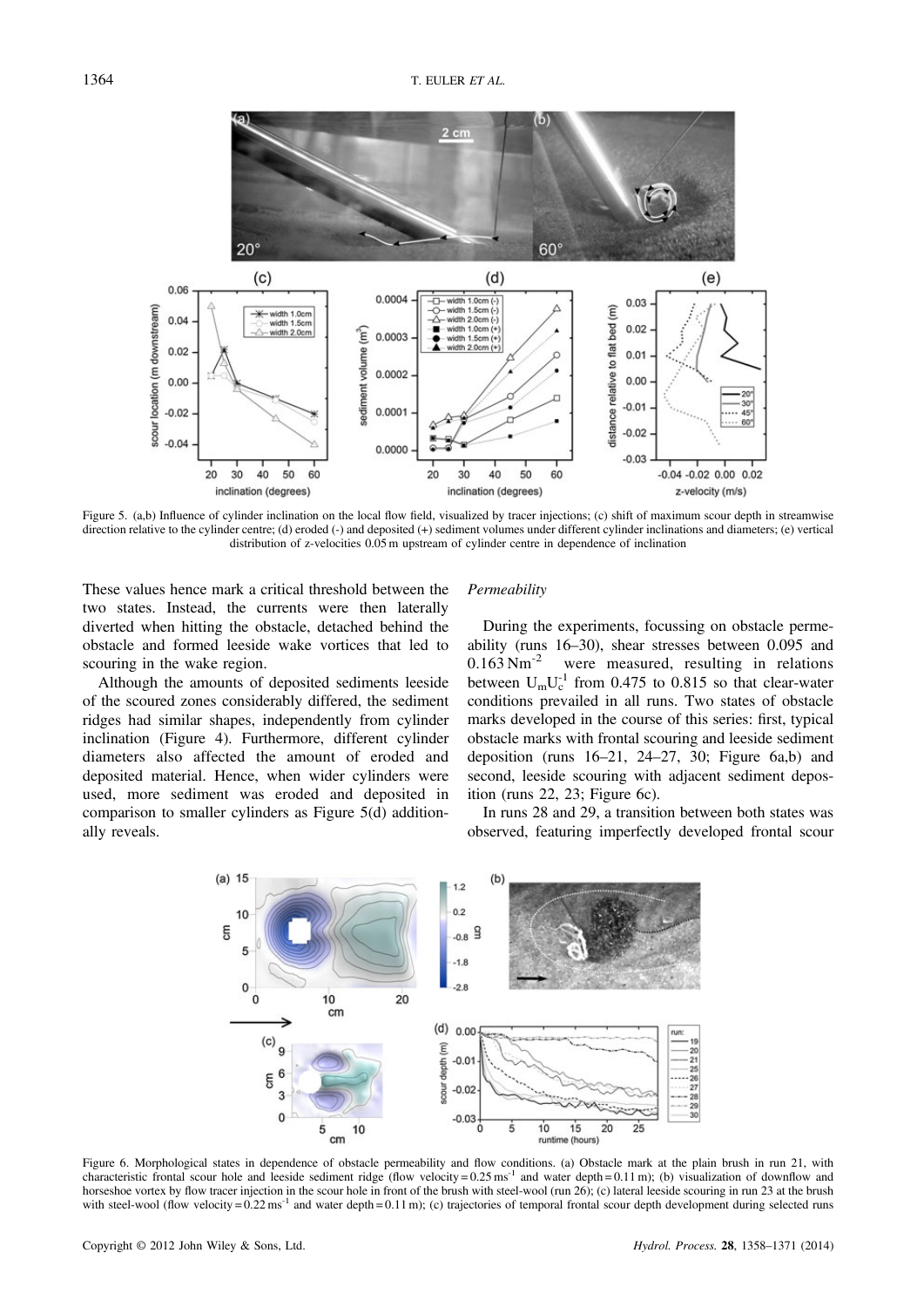holes as well as partial leeside scouring, hence marking a critical threshold condition. All marks that formed around the obstacles, however, had more or less balanced relationships between eroded and deposited volumes (cf. Table I). Those forms characterized by leeside scouring (second state) only developed with permeable obstacles and mean flow velocities of  $0.22 \text{ ms}^{-1}$ . In general, when water depth was decreased, while mean flow velocity was kept constant, 'tip-velocities' (i.e. those velocities directly approaching the submerged obstacle) slightly increased (cf. Table I), and simultaneously, the input of kinetic energy approached the obstacle. When full obstacle marks formed, a reductive influence of the permeable brushes compared with the solid cylinders became apparent. On average, the plain brush had a reducing effect of 59% and the brush with steel-wool of 69% on eroded and deposited volumes. The ranges of reduction, however, varied between 49 and 73% for the plain brush and between 44 and 84% for the brush with steel wool. A second observation was that the initiation of scour incision was delayed when permeable obstacles were used, which explains the range of variabilities stated above. In this context, Figure 6(d) depicts selected temporal trajectories of the (non-linear) scour incisions. Although obstacle marks that formed under the influence of brushes were smaller than those forming at the cylinder, the general bedform shape and hydraulic processes were identical. Hence, downflow, horseshoe vortex system and wake flow could be clearly identified from the hydraulic measurements, independently from obstacle type (Figure 6b, 7a). With permeable obstacles, bleed flow was then occurring at the upper lateral parts of the brushes only, as the majority of the approaching current was pushed downwards in front of the brushes. Furthermore, current recirculation in the obstacle wake was not existent, and thus, a change of recirculation length in dependence of obstacle permeability, as known from flat bed studies, could not be observed. Considering Figure 7(a,c), currents in the obstacle wake showed an upward direction, when obstacle marks formed. This matches previous observations (Euler, 2012).

In the second observed state, horseshoe vortex-related frontal scouring did not develop. Instead, the separated currents indeed recirculated in the wake zone of the obstacle, thereby causing the formation of two opposite scour pockets (cf. Figure 6c). Figure 7(b,c) reveals this leeside reversal of flow and clearly indicates the zone of current recirculation. Also, a higher amount of bleed flow moving through the brushes was visible under these conditions from tracer observations. The resulting bed morphologies in runs 22 and 23 generally showed little derivation from each other so that the effect of differing obstacle permeabilities was minimal here.

## Field results

All relevant results of the field survey are listed in Table II, including morphometric, sedimentary and hydraulic data. Figures 8 and 9 depict pictures and surface models of selected obstacle marks in the three secondary channels, revealing characteristic biogeomorphic features of these bedforms.

Five of the nine investigated obstacle marks had a significantly positive relationship between deposited and eroded sediments. Concerning the remaining four obstacle marks, this relationship was balanced. The obstacle sizes specified in Table II each refer to the (approximate) frontal area that was exposed to flow during the last flood event. In most cases, the projected frontal areas of the trees consisted of inflexible woody stems, containing flood-related woody debris (Figure 10a) and sparse leaf growth. These jams increased the obstacle width and decreased the permeability. Determination of the optical porosities resulted in values between 7 and 20% (mean: 13%, see Table II and Figure 10a). All poplar trees that were considered featured stable, inflexible trunks.

Channel I. The five obstacle marks surveyed in channel I (denoted I-a to -e) had formed around adult black poplar trees. Flow simulations indicated mean flow velocities between  $0.75$  and  $0.8 \text{ ms}^{-1}$  during the last flood in the channel (discharge =  $100m^3s^{-1}$  in the secondary channel). The obstacle marks each featured streamlined



Figure 7. Differences of 2D flow velocities along the plane of symmetry in dependence of prevailing system state: (a) run 16 – frontal scouring, downflow, horseshoe vortex and turbulent uplifting fluid motions in the wake; (b) run 22 – leeside scouring and flow reversal in the wake. Obstacle in each case is the plain brush; (c) leeside longitudinal distribution of z-velocities at the plane of symmetry, 0.015 m above the plane bed (selected runs only)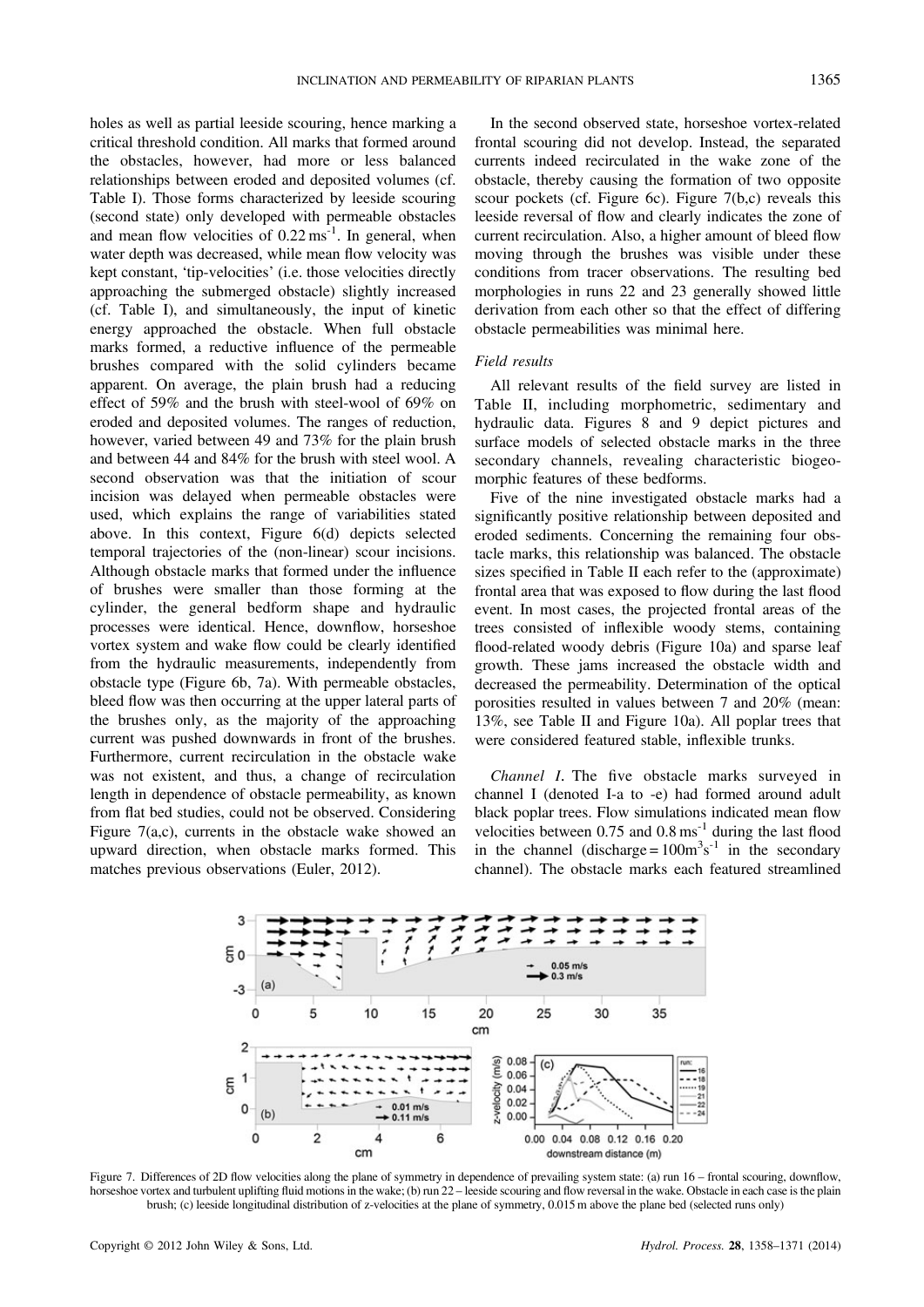|         |                          |              | Table II. Field results, por. = porosity, $h_0$ = obstacle height. D <sub>50</sub> denotes median sediment size upstream of the trees; $\sigma_g$ is the geometric standard deviation of the grain size distribution. Locations of<br>sediment sampling: $A =$ upstream of plant, $B =$ sediments |                                       |                      |                                                                                                                                                                                                                                                                                                                                             | ent ridge, C=region of horseshoe-vortex. All other abbreviations are identical with those in Table I |                                   |                         |                |                                                                                      |                                      |                              |                                               |                                                |                               |                         |
|---------|--------------------------|--------------|---------------------------------------------------------------------------------------------------------------------------------------------------------------------------------------------------------------------------------------------------------------------------------------------------|---------------------------------------|----------------------|---------------------------------------------------------------------------------------------------------------------------------------------------------------------------------------------------------------------------------------------------------------------------------------------------------------------------------------------|------------------------------------------------------------------------------------------------------|-----------------------------------|-------------------------|----------------|--------------------------------------------------------------------------------------|--------------------------------------|------------------------------|-----------------------------------------------|------------------------------------------------|-------------------------------|-------------------------|
| (units) | $\sum_{m}^{s}$           | $E_{\alpha}$ | $E \times$                                                                                                                                                                                                                                                                                        |                                       |                      | $\circ$                                                                                                                                                                                                                                                                                                                                     | of                                                                                                   | ∄ ರೆ                              |                         | Е              | 日                                                                                    | 日 낙                                  | 듭                            | E F                                           |                                                | n <sup>3</sup>                | ີ∃                      |
| name    |                          |              |                                                                                                                                                                                                                                                                                                   |                                       | ਲ                    |                                                                                                                                                                                                                                                                                                                                             | por                                                                                                  |                                   |                         | $\mathbf{I}_s$ | $\mathbf{w}_\mathrm{s}$                                                              |                                      | $\aleph_{r}$                 |                                               |                                                | $\frac{1}{2}$                 | $\overline{\mathrm{S}}$ |
|         |                          |              | min                                                                                                                                                                                                                                                                                               | max                                   | min                  | max                                                                                                                                                                                                                                                                                                                                         |                                                                                                      | front                             | max                     |                |                                                                                      |                                      |                              | $\frac{1}{2}$                                 | max                                            |                               |                         |
|         |                          |              |                                                                                                                                                                                                                                                                                                   |                                       |                      |                                                                                                                                                                                                                                                                                                                                             |                                                                                                      |                                   |                         |                |                                                                                      |                                      |                              |                                               | 0.6                                            |                               |                         |
|         |                          |              | 3<br>3<br>3<br>3<br>4<br>3<br>5<br>5<br>2<br>5<br>2<br>5<br>2<br>2<br>2<br>2<br>2<br>2<br>2<br>2<br>                                                                                                                                                                                              |                                       |                      | 88888888                                                                                                                                                                                                                                                                                                                                    |                                                                                                      | $\Sigma \Sigma$ 332 $\Sigma$ 3536 | $\Sigma \Sigma$ 3322333 | ZZS8ZZ830      | $\Sigma \Sigma$ $\stackrel{\sim}{\sim}$ $\Sigma \Sigma + \sim \stackrel{\sim}{\sim}$ | 2013<br>2014<br>2015<br>2015<br>2016 |                              | 4<br>4 3 3 4 5 4 6 7 4<br>6 6 6 6 6 6 6 6 7 4 |                                                | $9.940196740$<br>$9.40196740$ | sangga dang             |
|         |                          |              |                                                                                                                                                                                                                                                                                                   |                                       |                      |                                                                                                                                                                                                                                                                                                                                             |                                                                                                      |                                   |                         |                |                                                                                      |                                      |                              |                                               |                                                |                               |                         |
|         |                          |              |                                                                                                                                                                                                                                                                                                   |                                       |                      |                                                                                                                                                                                                                                                                                                                                             |                                                                                                      |                                   |                         |                |                                                                                      |                                      |                              |                                               |                                                |                               |                         |
|         |                          |              |                                                                                                                                                                                                                                                                                                   |                                       |                      |                                                                                                                                                                                                                                                                                                                                             |                                                                                                      |                                   |                         |                |                                                                                      |                                      |                              |                                               |                                                |                               |                         |
|         |                          |              |                                                                                                                                                                                                                                                                                                   |                                       |                      |                                                                                                                                                                                                                                                                                                                                             |                                                                                                      |                                   |                         |                |                                                                                      |                                      | d c n o c d<br>4 - d c n o 4 |                                               | $0.55$<br>$0.54$<br>$0.54$<br>$0.55$<br>$0.55$ |                               |                         |
|         |                          |              |                                                                                                                                                                                                                                                                                                   |                                       |                      |                                                                                                                                                                                                                                                                                                                                             |                                                                                                      |                                   |                         |                |                                                                                      |                                      |                              |                                               |                                                |                               |                         |
|         |                          |              |                                                                                                                                                                                                                                                                                                   |                                       |                      |                                                                                                                                                                                                                                                                                                                                             |                                                                                                      |                                   |                         |                |                                                                                      |                                      |                              |                                               |                                                |                               |                         |
|         |                          |              |                                                                                                                                                                                                                                                                                                   | 0.1001177                             |                      |                                                                                                                                                                                                                                                                                                                                             |                                                                                                      |                                   |                         |                |                                                                                      |                                      |                              |                                               |                                                |                               |                         |
|         |                          |              |                                                                                                                                                                                                                                                                                                   |                                       |                      |                                                                                                                                                                                                                                                                                                                                             |                                                                                                      |                                   |                         |                |                                                                                      |                                      |                              |                                               |                                                |                               |                         |
|         | 136888621215099111138211 |              | $\begin{array}{c} \min\limits_{\substack{5_0\subset {\mathbb{C}}\\ 00*}{\mathbb{C}}}} \min\limits_{\substack{5,5,5\\ 1.7,5,4}} \max\limits_{\substack{5,5,5\\ 1.7,5,4}} \max\limits_{\substack{5,5,5\\ 1.7,5,6}} \min\limits_{\substack{5,5,5\\ 2.1,5,6}} \end{array}$                            | ra<br>Francisco de di<br>Francisco di | rsksasare süntsasens |                                                                                                                                                                                                                                                                                                                                             |                                                                                                      |                                   |                         |                |                                                                                      |                                      |                              |                                               |                                                |                               |                         |
|         |                          |              |                                                                                                                                                                                                                                                                                                   |                                       |                      |                                                                                                                                                                                                                                                                                                                                             |                                                                                                      |                                   |                         |                |                                                                                      |                                      |                              |                                               |                                                |                               |                         |
|         |                          |              |                                                                                                                                                                                                                                                                                                   |                                       |                      |                                                                                                                                                                                                                                                                                                                                             |                                                                                                      |                                   |                         |                |                                                                                      |                                      |                              |                                               |                                                |                               |                         |
|         |                          |              |                                                                                                                                                                                                                                                                                                   |                                       |                      |                                                                                                                                                                                                                                                                                                                                             |                                                                                                      |                                   |                         |                |                                                                                      |                                      |                              |                                               |                                                |                               |                         |
|         |                          |              |                                                                                                                                                                                                                                                                                                   |                                       |                      |                                                                                                                                                                                                                                                                                                                                             |                                                                                                      |                                   |                         |                |                                                                                      |                                      |                              |                                               |                                                |                               |                         |
|         |                          |              |                                                                                                                                                                                                                                                                                                   |                                       |                      |                                                                                                                                                                                                                                                                                                                                             |                                                                                                      |                                   |                         |                |                                                                                      |                                      |                              |                                               |                                                |                               |                         |
|         |                          |              |                                                                                                                                                                                                                                                                                                   |                                       |                      |                                                                                                                                                                                                                                                                                                                                             |                                                                                                      |                                   |                         |                |                                                                                      |                                      |                              |                                               |                                                |                               |                         |
|         |                          |              |                                                                                                                                                                                                                                                                                                   |                                       |                      |                                                                                                                                                                                                                                                                                                                                             |                                                                                                      |                                   |                         |                |                                                                                      |                                      |                              |                                               |                                                |                               |                         |
|         |                          |              |                                                                                                                                                                                                                                                                                                   |                                       |                      | $\sum_{i=0}^{n} \sum_{i=0}^{n} \sum_{j=0}^{n} \sum_{j=0}^{n} \sum_{i=0}^{n} \sum_{i=0}^{n} \sum_{i=0}^{n} \sum_{j=0}^{n} \sum_{i=0}^{n} \sum_{i=0}^{n} \sum_{j=0}^{n} \sum_{i=0}^{n} \sum_{j=0}^{n} \sum_{j=0}^{n} \sum_{j=0}^{n} \sum_{j=0}^{n} \sum_{j=0}^{n} \sum_{j=0}^{n} \sum_{j=0}^{n} \sum_{j=0}^{n} \sum_{j=0}^{n} \sum_{j=0}^{n}$ |                                                                                                      |                                   |                         |                |                                                                                      |                                      |                              |                                               |                                                |                               |                         |
|         |                          |              |                                                                                                                                                                                                                                                                                                   |                                       |                      |                                                                                                                                                                                                                                                                                                                                             |                                                                                                      |                                   |                         |                |                                                                                      |                                      |                              |                                               |                                                |                               |                         |

\*rip rap.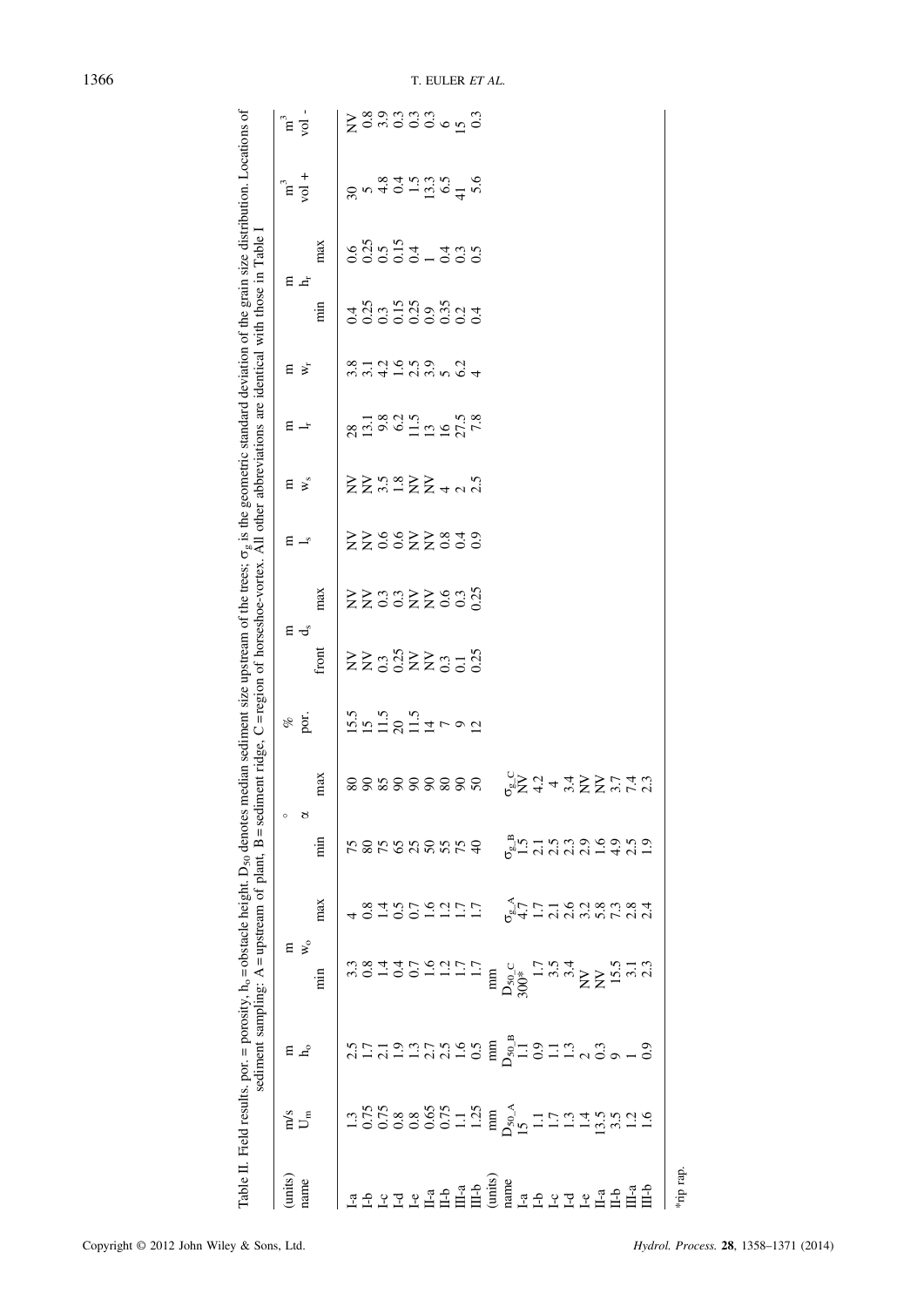



Figure 8. Selected obstacle marks at poplar (a–d, f) and willow (e) trees in the three secondary channels of the Loire river showing typical erosional and depositional features and growth of pioneer vegetation on top of the sediment ridges (only a, c, d and e). The roman numbers refer to the reach number and the letters to the obstacle mark number (cf. Table II). Arrows indicate flow directions. Note persons and tripod for scale [Species growing on the ridges and date of colonization: obstacle mark Ib – annual plants (Xanthium orientale, Plantago arenaria, colonization during 2011); obstacle mark Ie – Oenothera (at least since 2010); obstacle mark IIa – Carex spp. (date of colonization unknown); IIIb – grasses and annual plants (growing for at least 2 or 3 years before 2011).]



Figure 9. Surface models of selected surveyed obstacle marks in secondary channels of the Loire River (France). The roman numbers refer to the reach number and the letters to the obstacle mark number (cf. Table II)

depositional sediment ridges, whereas I-c, I-d and I-e also included local scour holes. Here, maximum scour depths were predominantly located laterally of the trees (Figure 8b, 9). Stem inclinations ranged from 25 to  $90^{\circ}$ , whereas merely the lower, basal parts (up to about 0.5 to 1 m above the ground) were strongly inclined (Figure , 8b, 10b). Because obstacle mark I-a was located at a low elevation close to the main channel of the Loire river in

the entrance region of the secondary channel, a regular flood exposure is almost certain (Figure 8f). No other vegetation was growing on the ridge here, and the ridge was composed of nearly uniform coarse sand (Figure 10c). Rip-rap remnants upstream of the poplar with mean diameters of 300 mm prevented frontal scouring. At this location, the mean flow velocity was directly measured during the last flood  $(1.3 \text{ ms}^{-1})$ . However, the other four obstacle marks were all located inside the secondary channel, and their ridges were to some extent colonized by grass and juvenile vegetation, mostly following a longitudinal strip along the central ridge (Figure 8a,c). Outcrops revealed complex cross stratified structures made of fine gravel to coarse sands and sometimes topped by layers of mud within the ridges of I-b to I-e (Figure 10d). These muddy layers are related to receding flood flows and have already been described in detail by Rodrigues et al. (2007). Root networks ranging through the ridge bodies stabilized the deposited sediments. A comparison of the absolute and relative sedimentary data in the obstacle mark regions shows that within channel I, grain sizes and grading of the coarse sands upstream of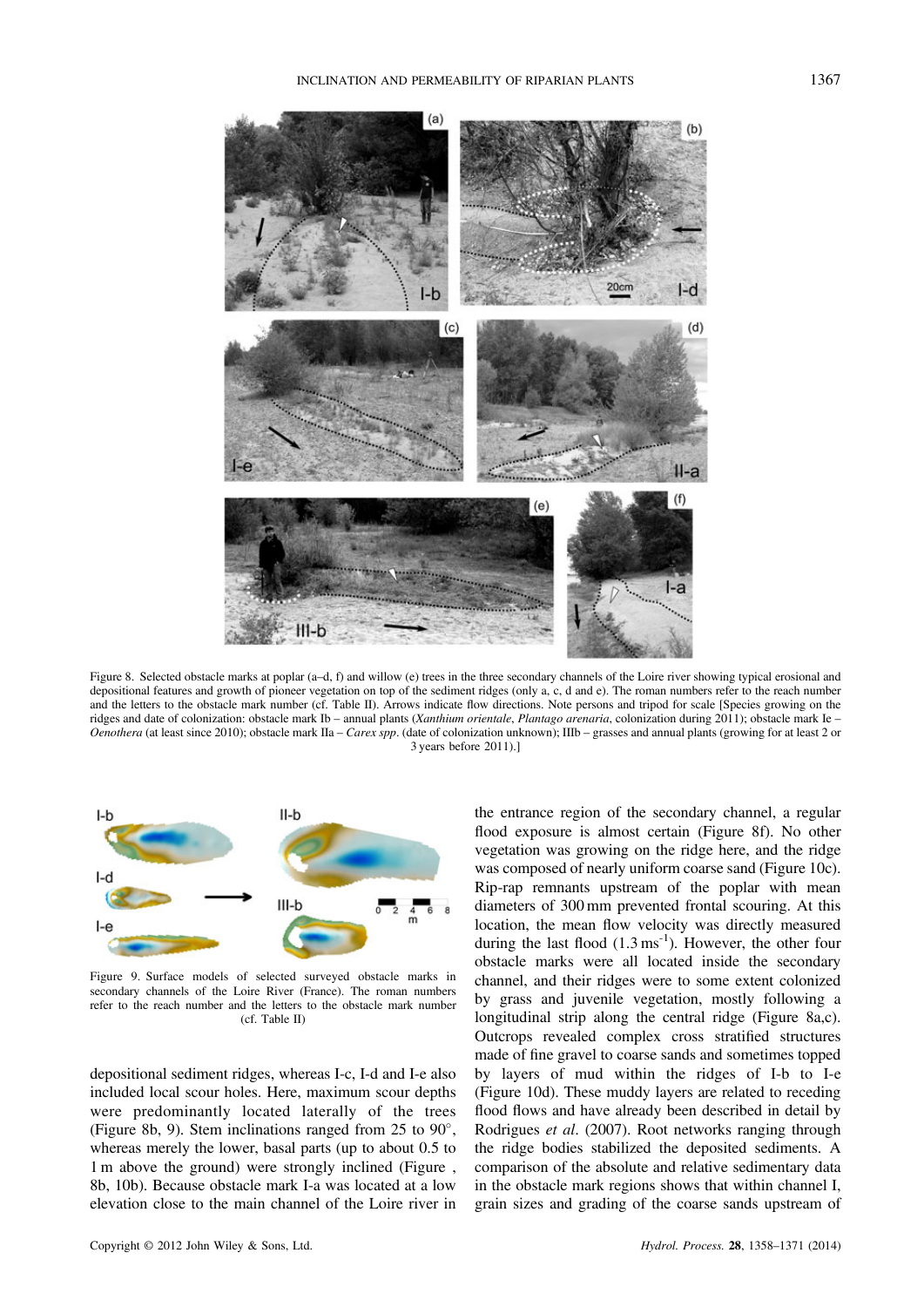

Figure 10. (a) Projected frontal area of a poplar tree with jam of woody debris and according optical porosity. (b) Inclination of the stem base of a young poplar growing in a secondary channel. Length of water level is 0.4 m. (c-f) Outcrops of selected sediment ridges, revealing the individual composition of the ridge bodies and the stabilizing function of a vegetation cover. The displayed roman numbers refer to the reach number and the letters to the obstacle mark number (cf. Table II)

the obstacles were similar to those sampled at the sediment ridges. In contrast, the sediments in the horseshoe vortex region were significantly coarser and poorly sorted.

Channel II. Obstacle marks II-a and II-b (Figure 8d, 9) both developed around adult black poplar trees. They were located directly within channel II but not far from the entrance region. Flow simulations resulted in mean flow velocities around  $0.65$  and  $0.75 \text{ ms}^{-1}$  in this part of the channel. In case of II-a, scouring was completely absent. Instead, a depositional ridge with a length of 13 m and a height of 0.9 m was present. Again, the projected frontal area of the poplar was jammed with woody debris. The main stem was inclined by  $50^{\circ}$  up to a height of 0.4 m. Above that, the plant grew nearly vertically. For the most part, the ridge was colonized with sedges (Carex spp.), which apparently increased the resistance against erosion and stabilized the ridge (Figure , 8d, 10f). The presence of the sedges led to trapping of fine and medium, nearly uniform sands on the ridge (Figure 10f).

As a consequence, the  $D_{50}$  of the ridge material was by over 90% finer than the  $D_{50}$  of the surrounding gravelly sediments and much better sorted. Obstacle mark II-b featured significant scouring (max. -0.6 m), leading to a balanced relationship between local scouring and deposition (Figure 9, Table II). The main trunk had an inclination between  $55$  and  $80^\circ$ . All of the sediment sampled in the obstacle mark region consisted of gravel, whereas the ridge material (medium gravel) was around two times coarser but better sorted than the upstream material (fine gravel). The sediments within the scour hole were about four times coarser than those upstream of the scour hole.

Channel III. In the third channel, one obstacle mark (III-a) had formed around a large poplar, whereas the other one (III-b) had developed around a willow. Both were located in the thalweg of the channel. The flow computations resulted in mean flow velocities between 1.1 and  $1.25 \text{ ms}^{-1}$  here. Minor frontal scouring was recognizable in both cases, but the amount of leeside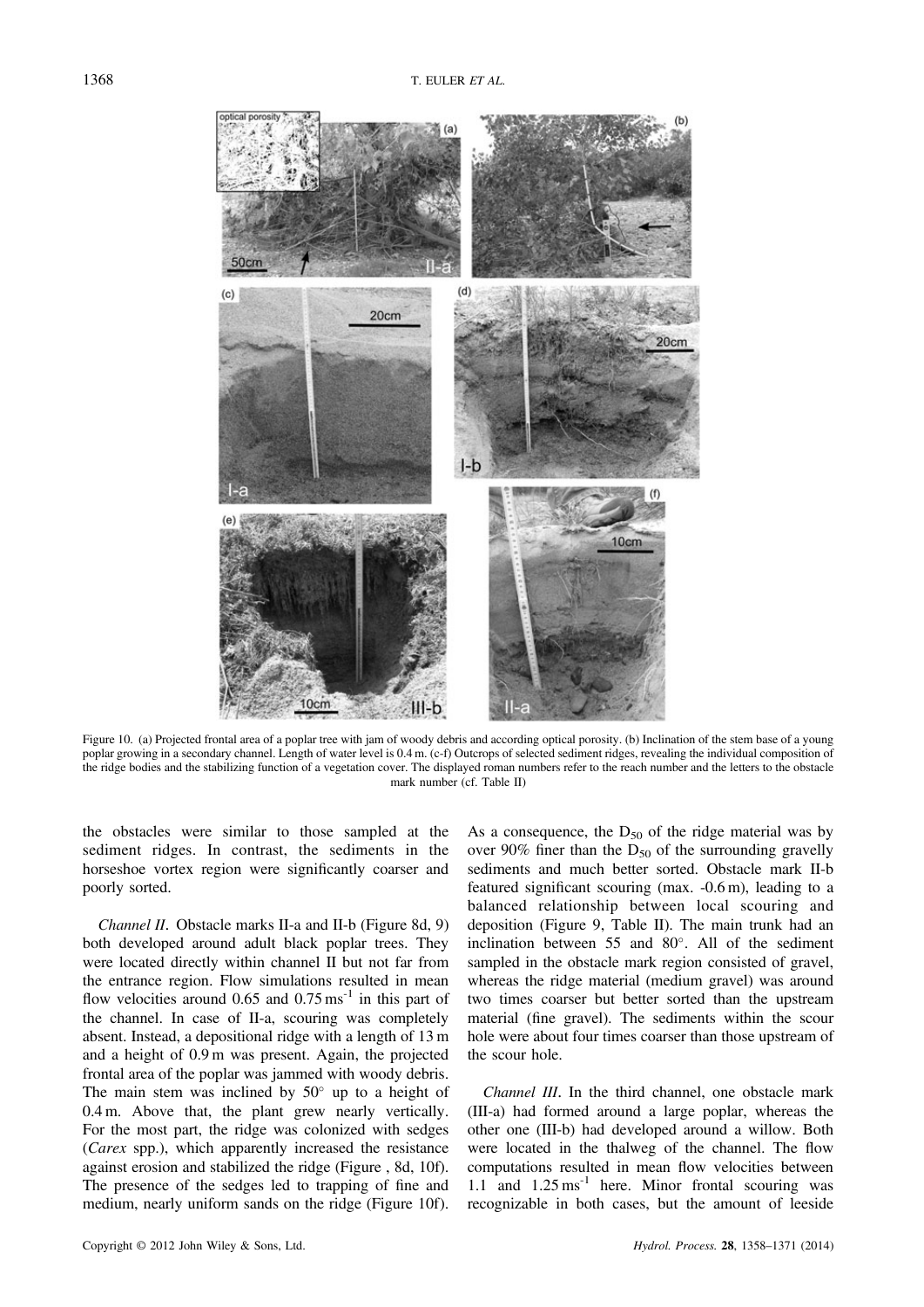accumulated sediment clearly predominated in each case (Table II). The basal part of the main trunk of III-a had an inclination of  $75^{\circ}$  up to a height of about 0.75 m. The sediments sampled from the ridge of III-a were not much different in size compared with those sampled upstream of the frontal scour hole (coarse sand), but layers of fine gravel were found within the ridge body by outcropping. On top of the ridge, a dried layer of mud was present, and patches of grass were growing there. Obstacle mark III-b was different from all other surveyed bedforms, as the 3 to 4-m wide basal part of the willow was densely armoured up to a height of 0.4 m with loam. The lower part of the plant was thus nearly impermeable, in contrast to the multiple, flexible stems above (Figure 8e). The projected frontal area of the basal part had an inclination of 40 to  $50^\circ$ . Because of a dense vegetation cover, mainly consisting of grass and moss, the streamlined sediment ridge with a height of 0.5 m was perfectly protected against erosion (Figure 8e). Furthermore, a muddy layer was topping the ridge. Outcrops showed that below the dense plant roots, the underlying coarse sands would be extremely prone to erosion without this organic protective layer as Figure 10e clearly illustrates. Grain sizes in the ridge region of III-b were two to three times finer than upstream of the obstacle.

# Data integration

To find an integrative measure for estimation of the leeside sediment accumulation, several morphometric variables (ridge length, -height and -width) were correlated with deposited volume of sediment. The most significant (linear) correlation was achieved by using 'maximum ridge width'  $(R^2 = 0.92)$ , independently from spatial scale and boundary conditions (Figure 11a). The maximum width of the sediment ridge offers the advantage that it is easy to measure in the field and additionally contains a high preservation potential. In contrast, for example, the variable 'maximum ridge length' was sometimes difficult to determine in the field because of downstream merging with sheets of bedload sediments.

For the analytical determination of the deposited sediment volume, a previously developed model (Euler and Herget, 2011) can be applied. Thereby, the projected frontal area is expressed as a length value  $(L_A)$ , with  $L_A = h_0^{2/3}$  w<sup>1/3</sup>, where h<sub>o</sub> = obstacle height and w<sub>o</sub> = obstacle width. This variable is then integrated in obstacle Reynolds number,  $Re_0 = U_m L_A v^{-1}$ , where  $v =$  kinematic viscosity. For consideration of the sedimentary influence, empirical correction factors for the upstream sediment size (K<sub>D50</sub>) and gradation (K<sub> $\sigma$ </sub>) are applied as follows: if  $w_o/D_{50}$  < 50, then  $K_{D50}$  = 1/(1+(- 0.05 ( $w_o/D_{50}$ )+2.5)), or if  $w_o/D_{50} > 50$ , then  $K_{D50} = 1/(1 + (0.0003 \ (w_o/D_{50}) -$ 0.01)).  $K_{\sigma}$  is  $1/\sigma_{g}$ . Finally, Froude number (Fr) is incorporated so that the following functional relationship is given:

Volume dep.<sup>1/3</sup> = 
$$
a(\text{Re}_0 L_A Fr K_{D50}^2 K_{\sigma})b
$$
 (1)

To quantify the effect of inclination, a correction factor for obstacle height of inclined emergent cylinders is herein proposed  $(K_{\alpha})$ . It is based on the amount of deposited volume in dependence of inclination, as surveyed in the first series of the experimental study. The effective obstacle height (h<sub>eff</sub>) may then be calculated from: h<sub>eff</sub> = h<sub>o</sub>-((90- $\alpha$ ) 0.012h<sub>o</sub>), where  $\alpha$  = inclination into streamwise direction. To quantify the effect of permeability, a correction factor for the size of the projected frontal area  $(K_P)$  is suggested that is proportional to the percentage of optical porosity:  $K_P = (100$ porosity in %) / 100. A given porosity of 20% would thus lead to the following:  $K_P L_A = 0.8 L_A$ . Figure 11b depicts the analytically modelled values from Equation (1), including the corrections for inclination and permeability, against the cube root of deposited volumes for the field case. Although the ridge volumes were partly influenced by the presence of a pioneer vegetation cover, the model basically reflects the trend of the field data. However, considerably more field data will be needed to compute significant correlations for practical application of the model.

#### INTERPRETATION AND DISCUSSION

This study has shown that mechanical properties of riparian woody plants, streamwise inclination and permeability, lead to a reduction of horseshoe vortex stresses acting at the projected frontal area and hence to a reduction of frontal scouring. Moreover, with increasing inclination and permeability, the total amount of locally mobilized sediments significantly decreases. When obstacles are increasingly inclined in streamwise direction, patterns of scouring change



Figure 11. (a) Scale invariance and linear correlation of sediment ridge width against cube root of deposited sediment volume; (b) cube root of leeside deposited sediment volume versus analytical model values (Equation 1), including corrections accounting for obstacle inclination and porosity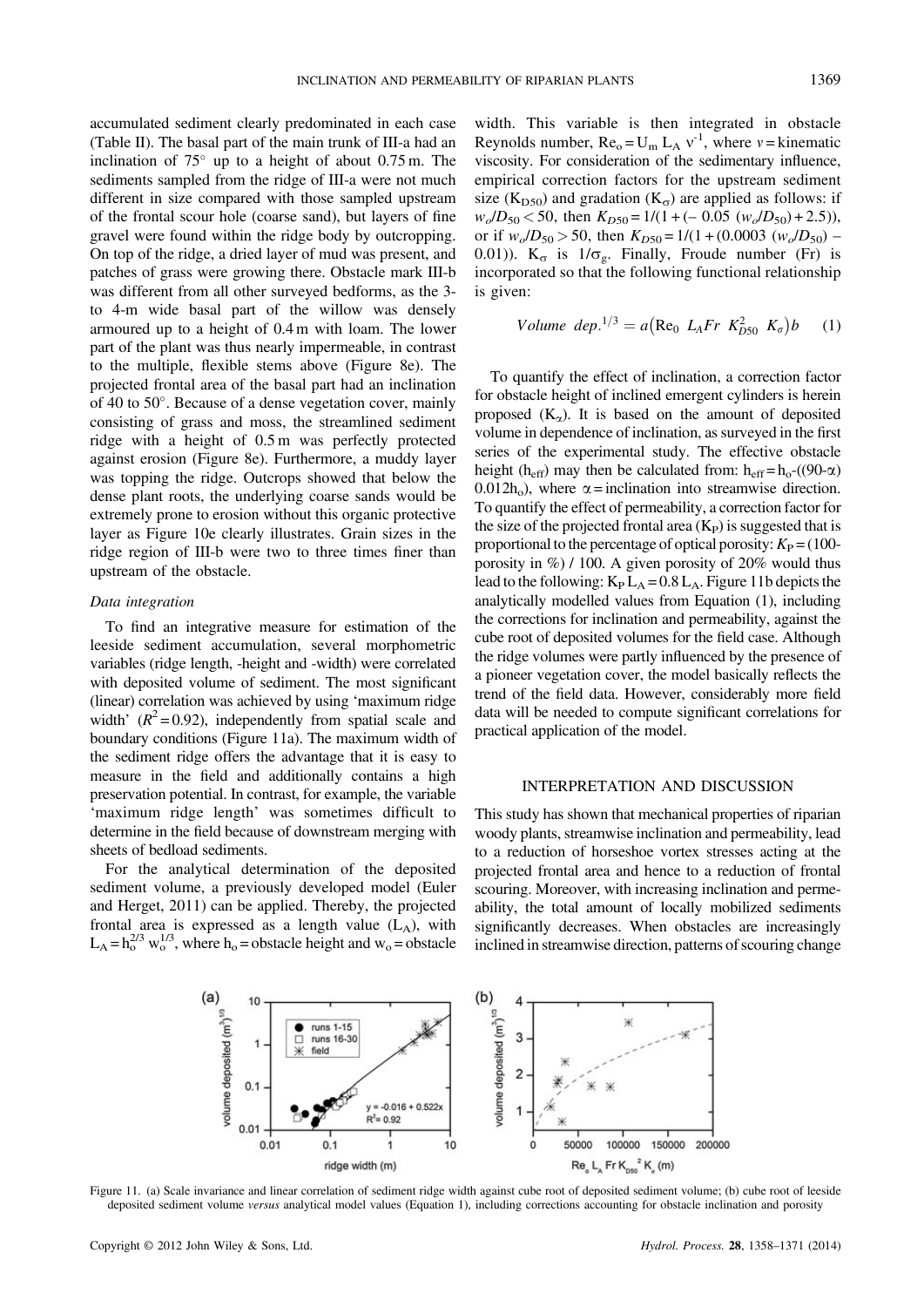and maximum scour depths shift downstream on both sides of the obstacle. At an inclination of around  $25^{\circ}$ , frontal scouring is reduced to an absolute minimum. Although permeable obstacle generally reduce frontal scouring, scour patterns are identical to impermeable obstacles when the threshold for frontal scouring is exceeded. By being inclined and partly permeable, riparian plants prevent local net erosion, while enabling downstream sediment deposition and, thus, the formation of new micro-habitats. Hence, the level of inclination and permeability plays an important role with respect to the ecosystem engineering function of riparian trees and the initiation of pioneer island establishment. The growth of pioneer vegetation on top of the ridges require phase without mechanical stresses arising from floods. However, if a vegetation cover (usually herbaceous plants) is present, the sediment bodies of the ridges consist of heterogeneous structures, including enclosures of fine sediments. The three initial working hypotheses were thus basically verified, although according plant-physiological processes of adaptation need further investigation from a biological point of view.

An explanation for the observed inclination of the basal parts of the polar trunks is that juvenile poplars easily bend under flood stresses but become more stable (i.e. woody) when they come of age (Figure 10b). Although the inclination at the base will persist, the adult trunk grows vertically in the direction of the sun then. What remains is a solidified lunate shape at the trunk base of the trees. In the field, similar spatial patterns of scouring were detected in comparison to the experiments, when trees featured inclination. Also, a consistency of sediment ridge widths across wide spatial scales became apparent (Figure 11a). These consistencies across spatial scales showed that the underlying hydraulic and sedimentary processes are similar and scale independent and may be related to self-organizing physical mechanisms. Physical self-organization is here defined as the dynamic interaction between hydraulic and sedimentary processes, leading to the emergence of macroscopic bedforms (see Euler, 2012). However, the field results furthermore showed that net deposition and preservation of sediments is considerably promoted, when the leeside sediment accumulation is colonized with a continuous cover of herbaceous vegetation. The establishment of a stabilizing vegetation cover in this zone requires periods without stresses arising from floods, ideally during the vegetative periods (cf. Gurnell *et al.*, 2012). Apart from purely physical mechanisms, ecological aspects come into play here that create self-organized dynamics, controlled by specific patterns of plant succession and competition for resources (Francis et al., 2009). In future research on island development in rivers, it will thus be necessary to couple the physical self-organization of fluvial bedforms with the biological self-organization of riparian vegetation.

Eventually, the experimental results allowed adapting an existing analytical model for estimating the amount of deposited sediments leeside of solitary woody riparian plants in the field, assuming simplifying conditions. This analytical method is a first but novel attempt to model deposited sediments at the leeside of in-stream obstacles

quantitatively. In this context, sediment ridge width proved to be a suitable estimator for leeside deposited sediment volume. This variable offers the advantage that it is robust with respect to post flood disturbances and sediment reworking, reaches steady state conditions very quickly and can be easily measured in the field. Although these finding are limited to small-scale phenomena, they may become important, if the abundance and assemblage of plant species in riparian areas is altered, for example, because of the spreading neophytes (e.g. Graf, 1978) or due to climatic changes.

It should be noted, however, that plant permeability and inclination as well as the width of the area exposed to flow can change throughout a flood event, mainly because of flood-related entanglements between the stems. Also, the permeability of a plant exposed to flood flows varies in dependence of growth season. In the present case, the flood that caused the formation of the investigated obstacle marks occurred in winter, whereas the field study was carried out in June. Hence, the obstacle permeabilities during the flood might have been slightly lower than estimated. Furthermore, it is hardly possible to determine, if post-flood obstacle marks in the field have reached true steady state conditions so that their morphometries can be related to those modelled in the flume. Direct measurements of obstacle mark dynamics in the field are not feasible. Nonetheless, near steady state conditions can be assumed in the present case, as local scouring primarily occurs during the rising limb of the hydrograph (Chang et al., 2004) and maximum scouring is reached rapidly, if mobile bed conditions prevail (Melville & Coleman, 2000). Both apply to the secondary channels of the Loire River near Tours. Anyway, a certain level of uncertainty will remain when applying the aboveintroduced analytical method and more comparative quantitative data from different types of rivers, and laboratory studies are needed for further validation.

#### ACKNOWLEDGEMENTS

The authors would like to thank Nicolas Claude, Coraline Wintenberger (both Université F. Rabelais de Tours) and Klaus Piesche (University of Bonn) for their technical support on the field and the 'Deutsche Forschungsgemeinschaft' (DFG) for project funding (project number: HE 3006/8-1). Moreover, the authors would like to thank two anonymous reviewers for their thorough and helpful comments on the manuscript. The manuscript of this article was part of the cumulative dissertation of Thomas Euler.

#### **REFERENCES**

- Allen JRL. 1984. Sedimentary structures. Elsevier: Amsterdam.
- Baker VR, Kochel RC. 1988. Flood sedimentation in bedrock fluvial systems. In Flood Geomorphology, Baker VR, Kochel RC, Patton PC (eds). Wiley: New York; 123–137.
- Biron PM, Robson C, Lapointe MF, Gaskin SJ. 2004. Comparing different methods of bed shear stress estimates in simple and complex flow fields. Earth Surface Processes and Landforms 29: 1403–1415.